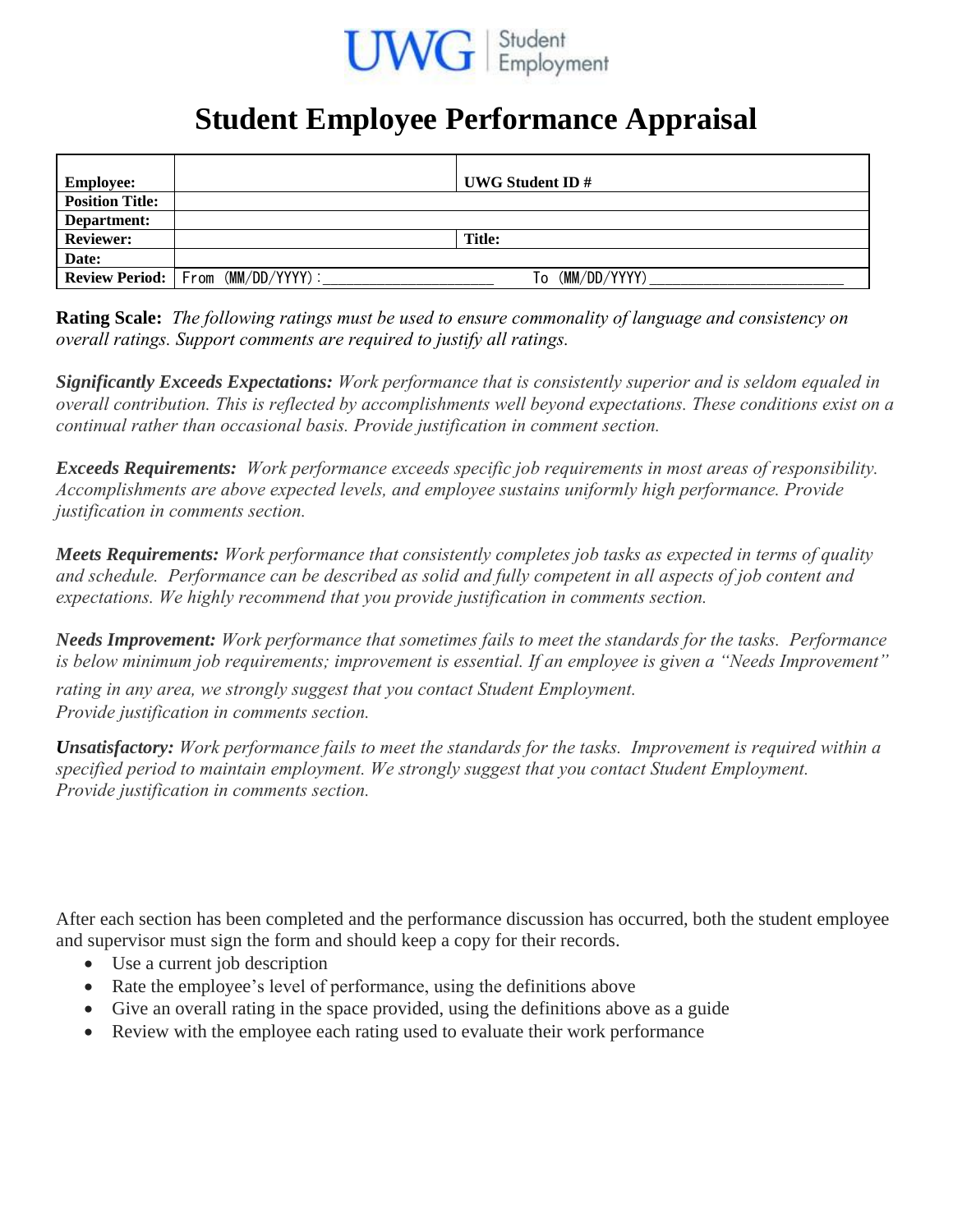## **I. Principal Responsibilities and Projects/Objectives** *(Required)*

*Evaluate performance relating to the primary responsibilities of the position and additional projects/objectives. Employee and reviewer should discuss and agree upon what constitutes the major responsibilities and projects/objectives of the position before the review is conducted. Please add rows to the form if needed. Include pertinent details, observations, examples and obstacles outside the employee's control in the comments section on the bottom. This section must be completed for all student employees.*

| <b>Responsibility or Project/Objective</b> | <b>Review Rating</b>                               |  |
|--------------------------------------------|----------------------------------------------------|--|
| $\overline{1}$ .                           |                                                    |  |
|                                            | <b>Significantly Exceed</b><br><b>Expectations</b> |  |
| <b>COMMENTS:</b>                           | <b>Exceeds</b><br><b>Expectations</b>              |  |
|                                            | <b>Meets Expectations</b>                          |  |
|                                            | <b>Needs Improvement</b>                           |  |
|                                            | <b>Unsatisfactory</b>                              |  |
| 2.                                         | <b>Significantly Exceed</b><br><b>Expectations</b> |  |
| <b>COMMENTS:</b>                           | <b>Exceeds</b><br><b>Expectations</b>              |  |
|                                            | <b>Meets Expectations</b>                          |  |
|                                            | <b>Needs Improvement</b>                           |  |
|                                            | Unsatisfactory                                     |  |
| 3.                                         | <b>Significantly Exceed</b><br><b>Expectations</b> |  |
| <b>COMMENTS:</b>                           | <b>Exceeds</b><br><b>Expectations</b>              |  |
|                                            | <b>Meets Expectations</b>                          |  |
|                                            | <b>Needs Improvement</b>                           |  |
|                                            | Unsatisfactory                                     |  |
| 4.                                         | <b>Significantly Exceed</b><br><b>Expectations</b> |  |
| <b>COMMENTS:</b>                           | <b>Exceeds</b><br><b>Expectations</b>              |  |
|                                            | <b>Meets Expectations</b>                          |  |
|                                            | <b>Needs Improvement</b>                           |  |
|                                            | Unsatisfactory                                     |  |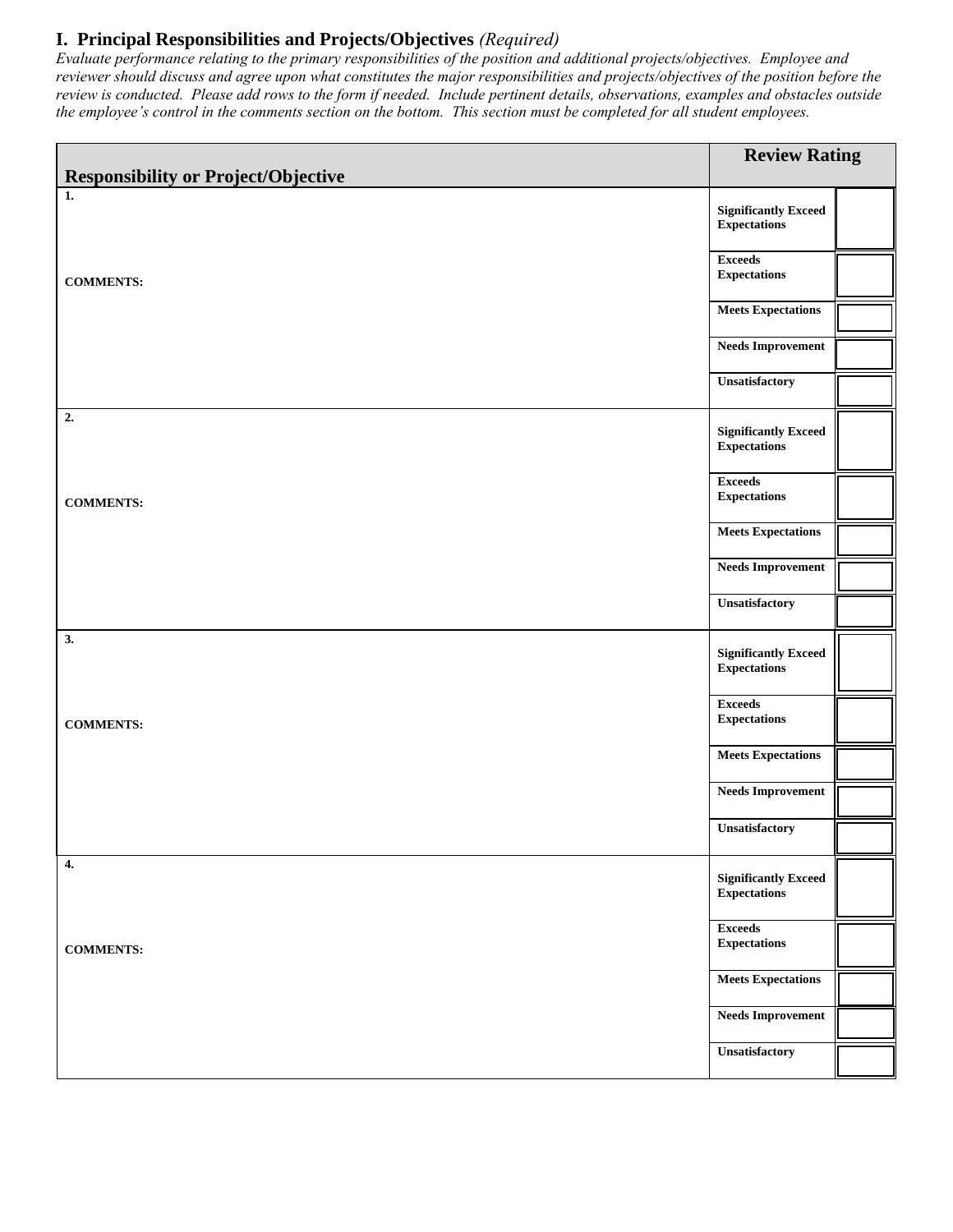| 5.               | <b>Significantly Exceed</b><br><b>Expectations</b> |  |
|------------------|----------------------------------------------------|--|
| <b>COMMENTS:</b> | <b>Exceeds</b><br><b>Expectations</b>              |  |
|                  | <b>Meets Expectations</b>                          |  |
|                  | <b>Needs Improvement</b>                           |  |
|                  | Unsatisfactory                                     |  |
| 6.               | <b>Significantly Exceed</b><br><b>Expectations</b> |  |
| <b>COMMENTS:</b> | <b>Exceeds</b><br><b>Expectations</b>              |  |
|                  | <b>Meets Expectations</b>                          |  |
|                  | <b>Needs Improvement</b>                           |  |
|                  | Unsatisfactory                                     |  |
| 7.               | <b>Significantly Exceed</b><br><b>Expectations</b> |  |
| <b>COMMENTS:</b> | <b>Exceeds</b><br><b>Expectations</b>              |  |
|                  | <b>Meets Expectations</b>                          |  |
|                  | <b>Needs Improvement</b>                           |  |
|                  | Unsatisfactory                                     |  |
| 8.               | <b>Significantly Exceed</b><br><b>Expectations</b> |  |
| <b>COMMENTS:</b> | <b>Exceeds</b><br><b>Expectations</b>              |  |
|                  | <b>Meets Expectations</b>                          |  |
|                  | <b>Needs Improvement</b>                           |  |
|                  | Unsatisfactory                                     |  |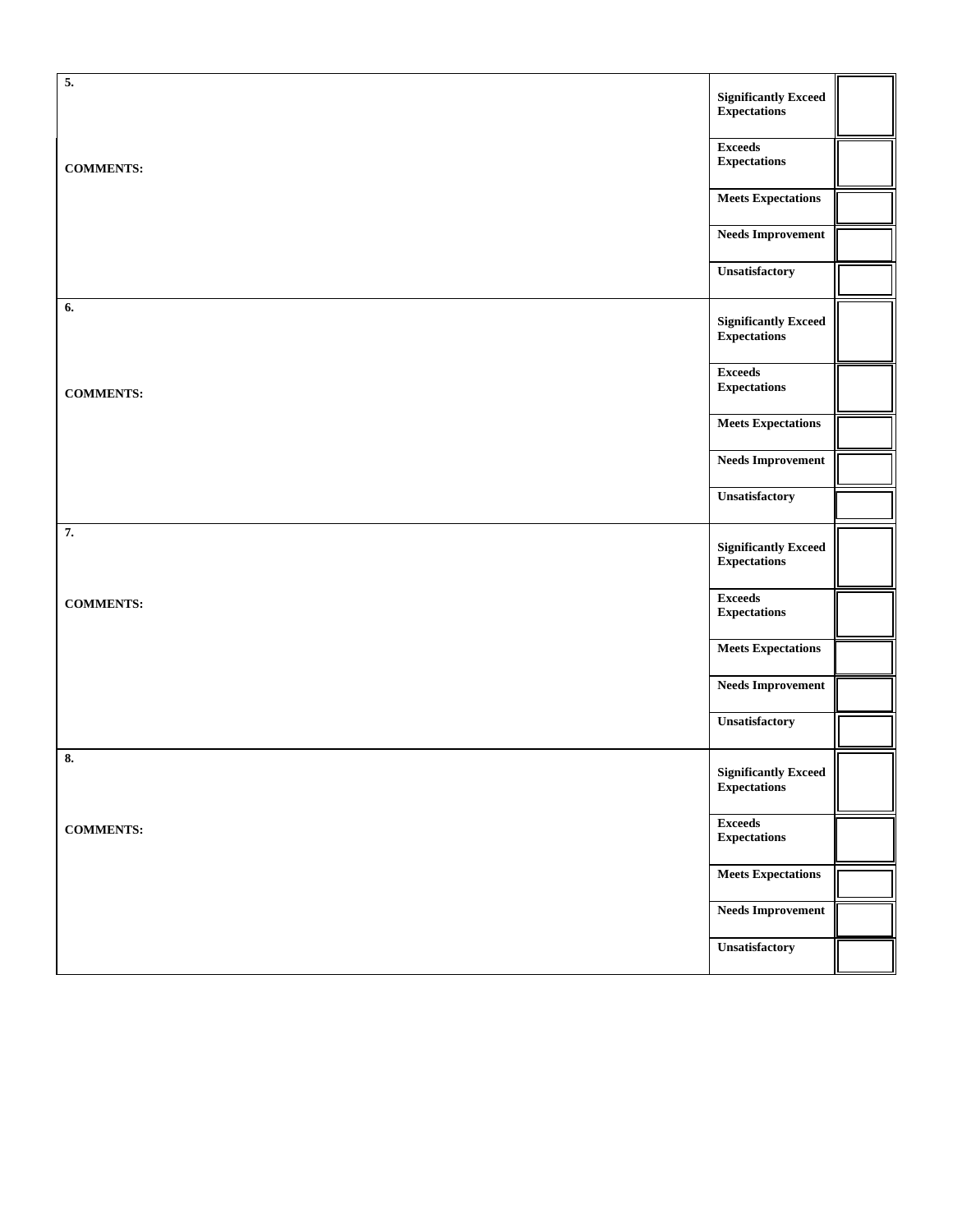## **II. Core Behaviors** *(Required)*

*the bottom. This section must be completed for all student employees.*  **Universal Core Behaviors Review Rating Professionalism:** Reports to work properly attired and with good hygiene Is knowledgeable about the job Is knowledgeable about the department Reports to work on time and as scheduled and works entire scheduled hours **COMMENTS: Significantly Exceed Expectations Exceeds Expectations Meets Expectations Needs Improvement Unsatisfactory Communication:** Exhibits good listening and comprehension skills. Effectively expresses oneself in all written and oral communications. Keeps others adequately informed. Responds with tact, diplomacy and composure when dealing with others. **COMMENTS: Significantly Exceed Expectations Exceeds Expectations Meets Expectations Needs Improvement Unsatisfactory Teamwork and Collaboration:** Cooperates with others toward the achievement of common goals. Seeks consensus and win-win solutions to problems and conflicts. Actively contributes and fully participates in team initiatives. Puts success of the team above own interests. Builds and maintains constructive work relationships. **COMMENTS: Significantly Exceed Expectations Exceeds Expectations Meets Expectations Needs Improvement Unsatisfactory Responsive to Change:** Supports and adapts to changes in the work environment. Displays a proactive, problem-solving approach toward work. Committed to life-long learning by continuously increasing skills, knowledge and effectiveness. Actively seeks and initiates creative and innovative solutions. Exercises sound, accurate and informed independent judgment when needed. **COMMENTS Significantly Exceed Expectations Exceeds Expectations Meets Expectations Needs Improvement Unsatisfactory**

*Evaluate performance relating to the following core behavioral requirements and provide supporting details in Comments Section on*